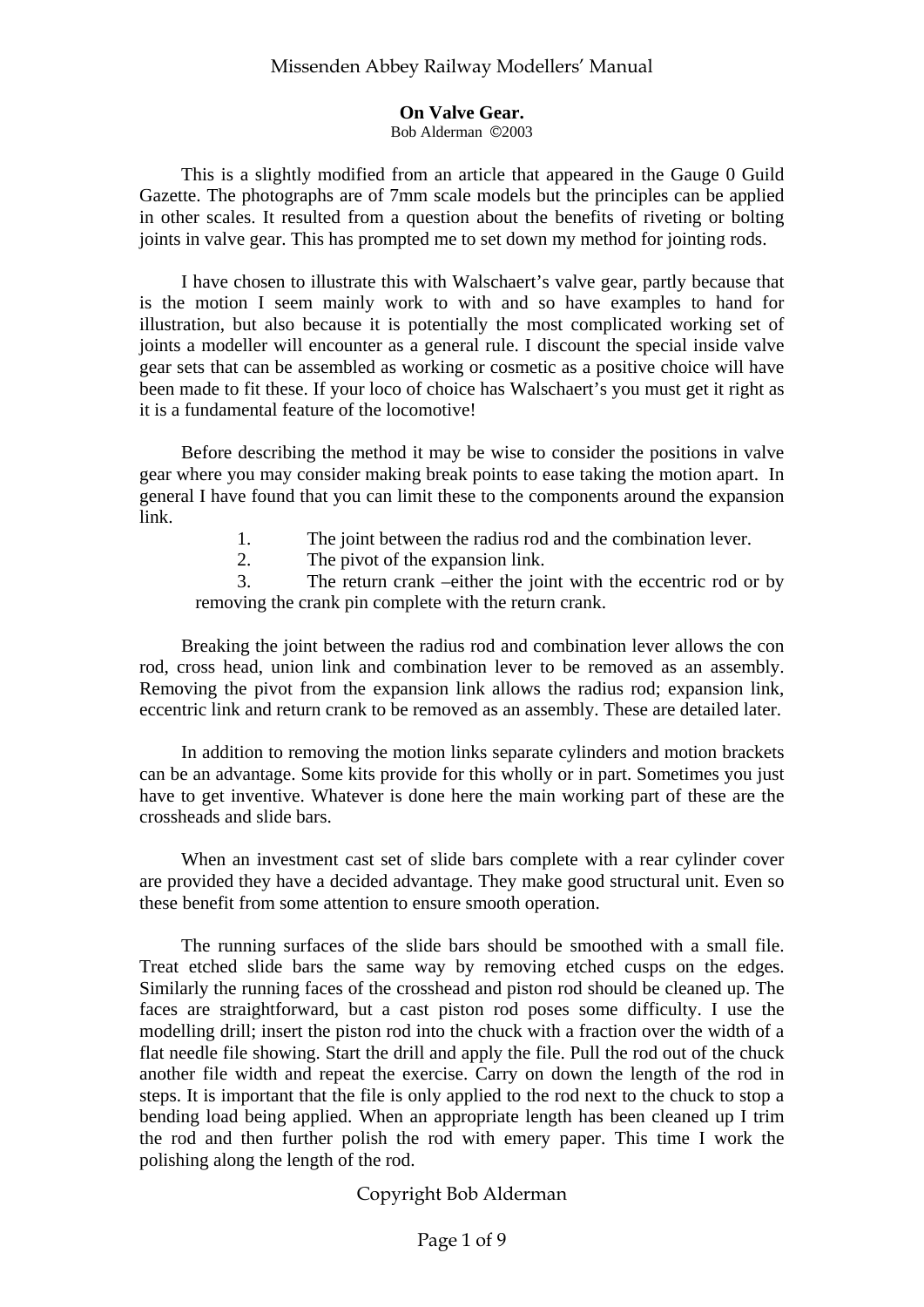When all parts are cleaned up check the fit of the rod into the crosshead. It may be necessary to gently bend the slidebars to ensure they are parallel to the axis of the piston rod in both planes. See below. A good check for free running is that the crosshead should gently fall out of the bars under gravity.



For slide bars ensure that they a parallel with the piston rod axis in all planes. The crosshead should slide freely.

In some cases where the slide bars are separate from the rear cylinder cover and in the case of a three bar slide bar arrangement I have found it beneficial to add a tube for the piston rod to run in. The two bar slide bar give three points of contact: the upper and lower bars and the piston rod gland. The tube takes over this role and guides the crosshead relative to the slide bars.





### **And so to the joints.**

I customarily use milled rods when they are available, but the method described below works with laminated etched rods too.

I use 3/64-inch diameter (1/32inch in 4mm) brass rod soldered into one half of the joint. If you drill a hole the same size squarely into a piece of mdf. This will support the rod whilst soldering. The holes in the rods usually have to be opened out to fit the rod. I use a cutting broach rather than a drill. It is then possible to get a relatively tight fit for the soldered side of the joint.

I use a paste flux for this job in preference to any other; it only goes where you want it. Just a touch of the iron with a very small quantity of solder is enough to make the joint. If you feel there is too large a fillet of solder around the pin I put a pin vice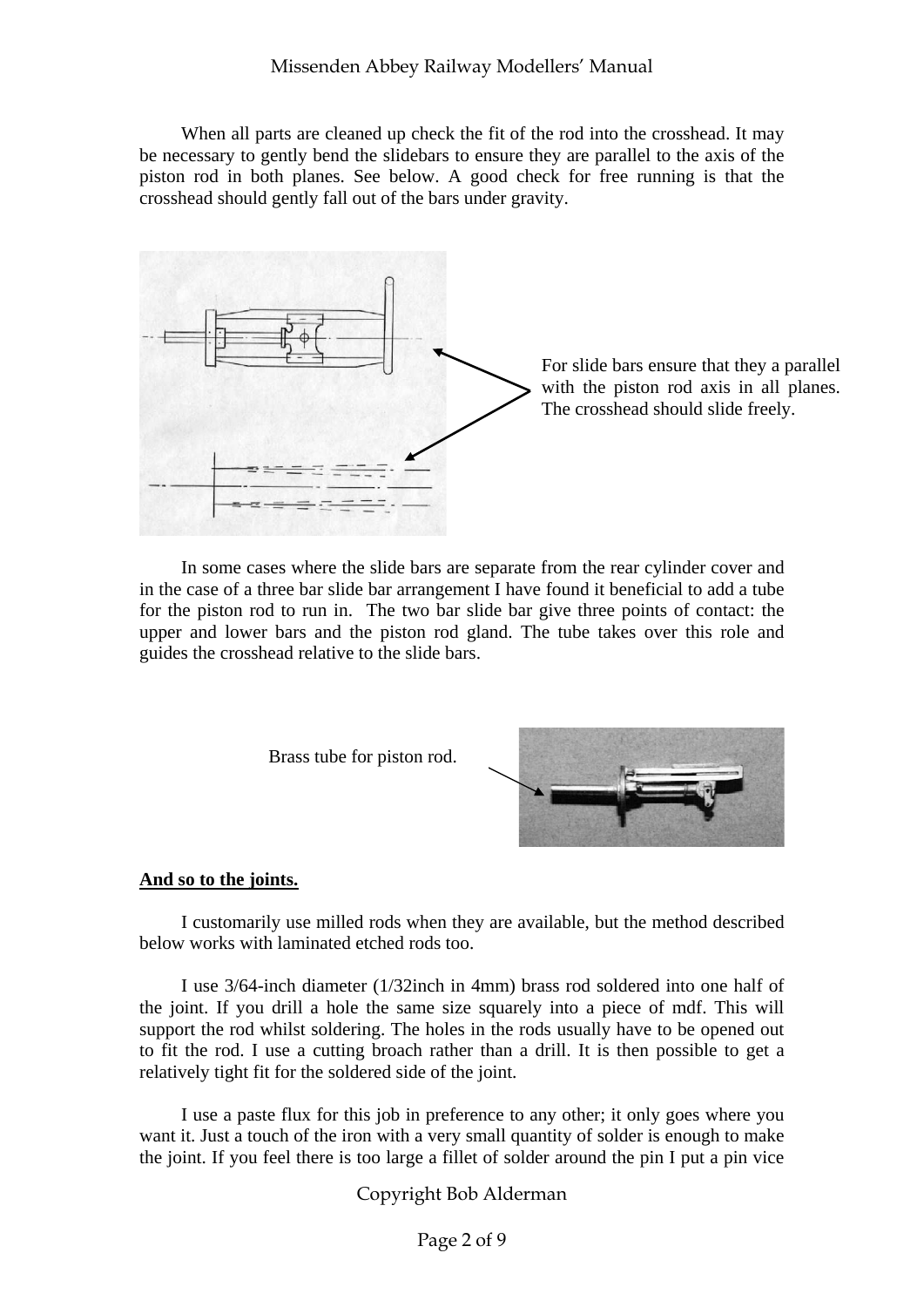over the pin, nearly gripping it and rotate it down onto the solder. The jaws then mill away the fillet. The pin is then reduced to be just proud of the surface of the rod

. Solder a 3/64-inch dia. or 1,25mm pin in one side of a joint – file protruding end nearly flush. mdf or similar material

The hole in the rod on the other half of the joint I make very slightly larger than the rod to ensure it is a free fit. Again it is broached rather than drilled.



The pin is then given a good coating of Carr's Solder Mask. I have found that if the lid is left off the pot for too long it dries out. To resuscitate it I have used isopropyl alcohol. Stirred in it becomes a paste again. If over-thinned it can be painted on. This is a benefit for these joints. By gently applying a hot soldering iron it can then be encouraged to dry rapidly onto the components.

Protect pin with Carr's Solder mask.

Assemble the parts together with more solder mask. Slip a 14 BA washer over the pin and solder. Again paste flux is best here. To make really sure the solder takes to the washer I brighten one face by polishing it on some emery paper. The soldering only take a moment and the joint can be made without appreciably heating the earlier soldered joint. Trim off excess pin and file nearly flush to the washer. Now you have a very low profile joint. For 4mm special washers will be required to suit the diameter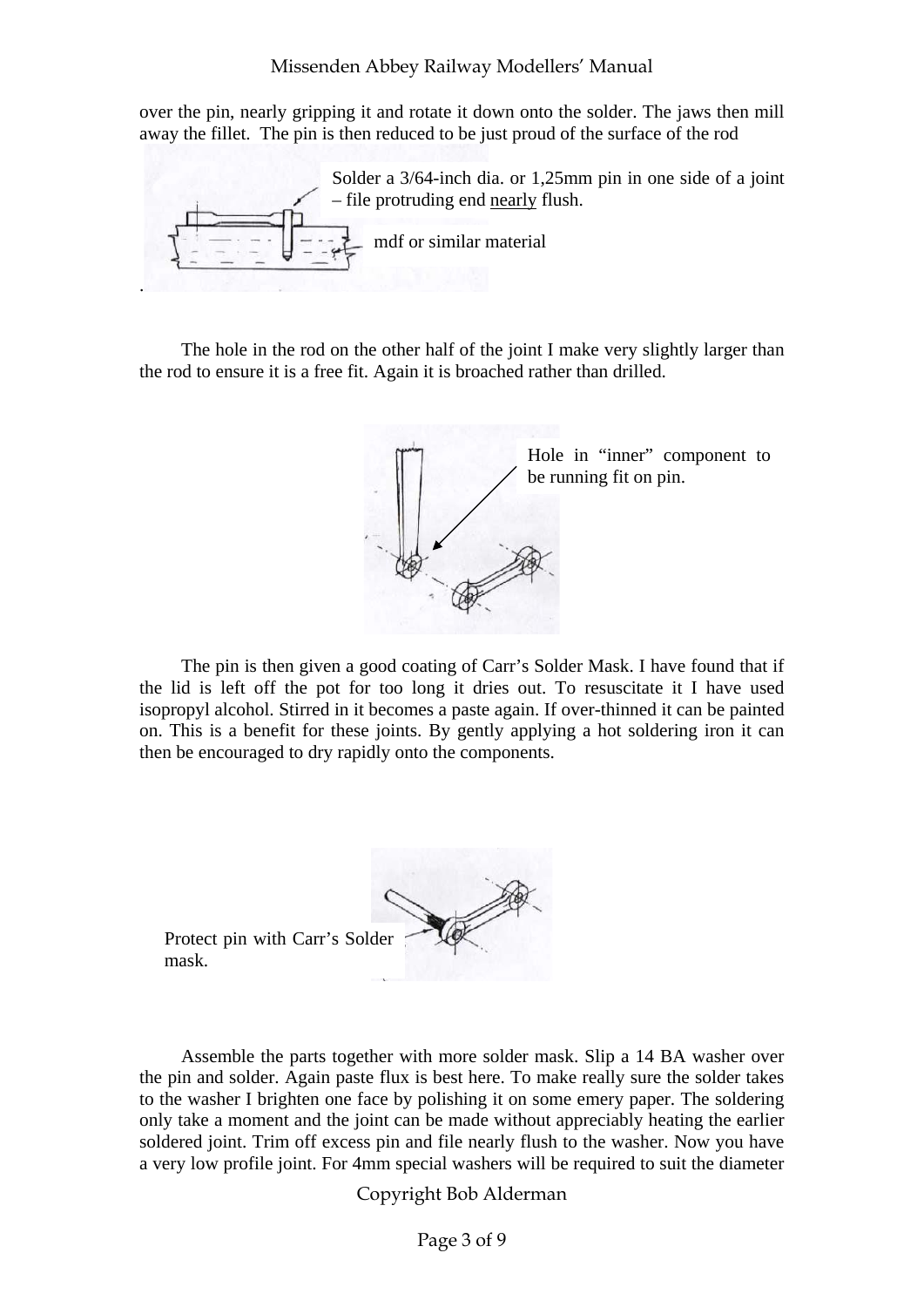of the rod used. Take a strip of thin brass and drill a suitable sized hole and snip he strip off to make a small square-ish washer.



Check the joint for free movement. Initially it may feel tight but as long as it does move this means that you haven't soldered it solid and a few flexes of the joint will displace some of the solder mask and it will become free. A final oiling once it is on the chassis will complete the job. There is no need to remove the solder mask. It is a carbon compound (though it smells like shoe polish to me!) and will help with the lubrication of the joint.



#### **Break points.**

As I mentioned earlier there are three main potential break points. The picture below shows two. On the motion bracket of this model I have soldered a 12BA nut onto the inner part (14BA in 4mm). The LMS style of motion bracket particulary lends itself to this approach. A 12BA (14BA) screw passes through this and tightens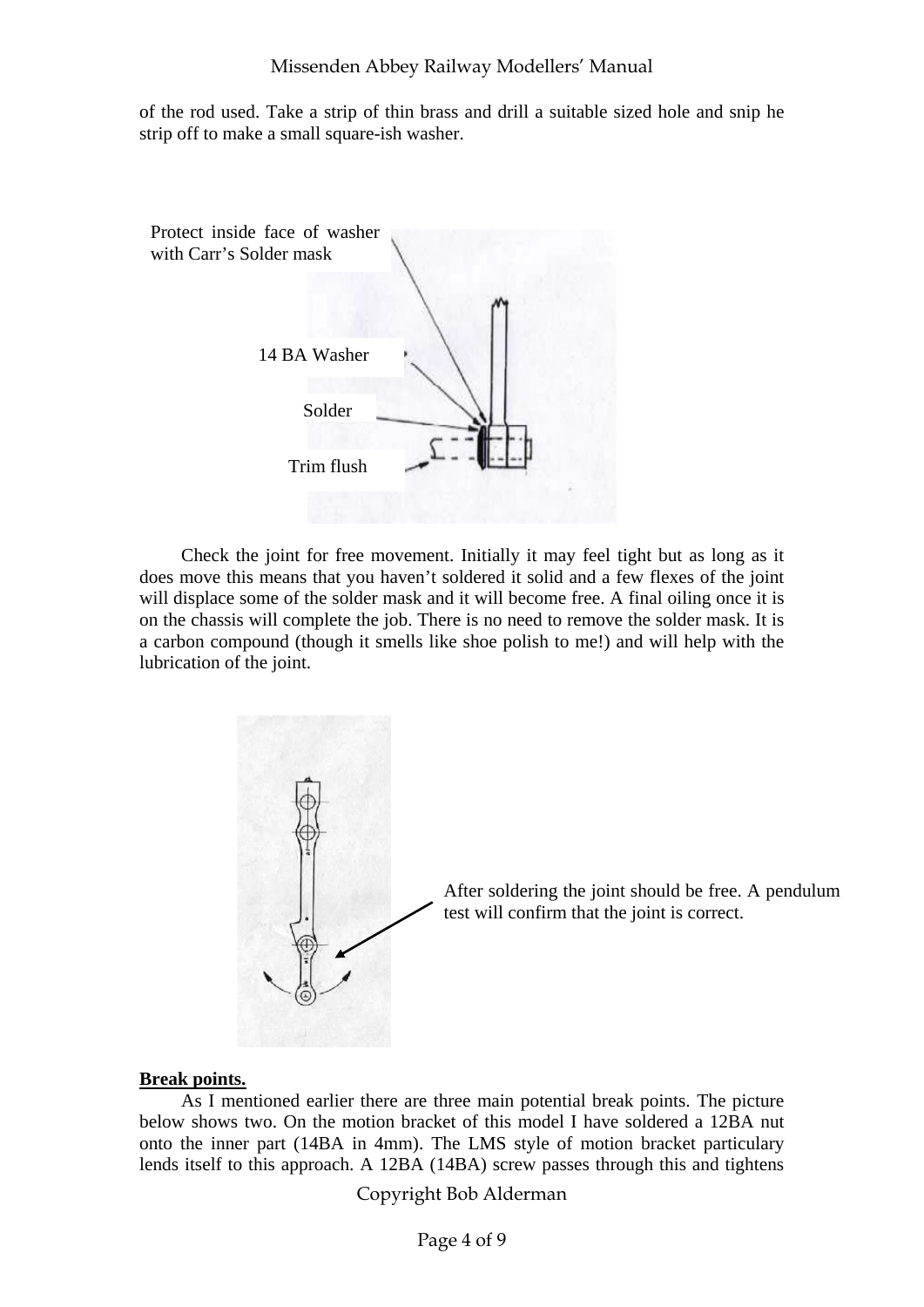## Missenden Abbey Railway Modellers' Manual

on to the other side of the bracket where the nut is fixed, It doesn't quite touch the outside part of the bracket. This serves to make the pivot for the expansion link. It may or may not support the radius rod too. However it is often possible, where you are presesented with a fair representatation of the expansion link, to sandwhich it around the radius rod and locate the the rod in forward gear at a small degree of cutoff. The reverser lifting arm serves to hold it in place.



Expansion link retaining screw. Nut fixed to motion bracket.

Another break point is at the end of the radius rod. By simply fitting a pin in the end slightly longer than for a fixed joint it can engage with the combination lever with no washer. The slide bar arrangement of the valve chest and valve spindle serves to constrain the combination lever and they do not come apart.



Copyright Bob Alderm combination lever. Wildly out of Radius rod with long pin to engage in position!

Page 5 of 9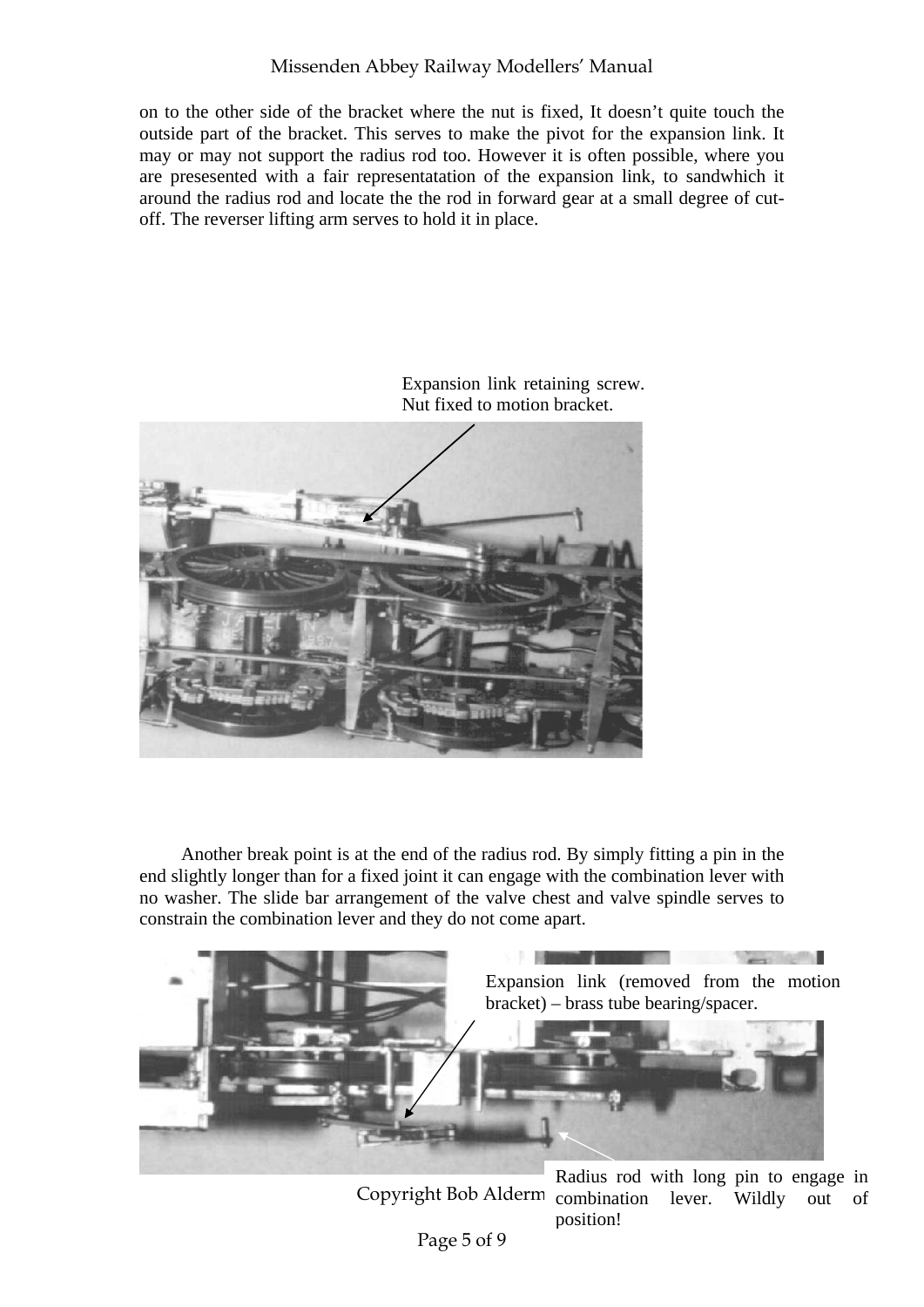The picture above illustrates the long pin and the arrangement of the expansion link pivot. Here it is a short length of the thin wall brass tube provided by Eileen's Emporium. You will see that it extends towards the inside of the motion bracket. It is spacing the link to the outside of the bracket.

For a time return cranks have been my "bête noir" as they have had a tendency to slip in the wheel. If the joints in the motion are free running then no significant load should be applied to the crank but even so I have had them move. However making the crank as below has proved to be very successful.

It assumes a Slater's crankpin and a etched laminated crank. Shorten the bush to just over the thickness of the connecting rod, too late once assembled! Drill and tap the bush and crank to 10BA.



Based on a Slater's crankpin bush. Drill and tap 10BA both bush and return crank.

In 4mm scale a 14BA bolt may be more appropriate. The principles in the following notes will need some adjustment in 4mm to suit the crankpin that is employed.

If the crank is made from two half etch components it may be better to make a new inner one in full thickness material.

Fit he bush and crank onto a 10BA bolt, tighten the two together and then solder. The outer half etch part of the crank can then be laminated over the inner on the assembly hiding the end of the screw.



Tap the wheel 10BA. The plastic centre of a Slater's wheel does not need to have tapping drill to open the crankpin hole provided a first or second tap is used. The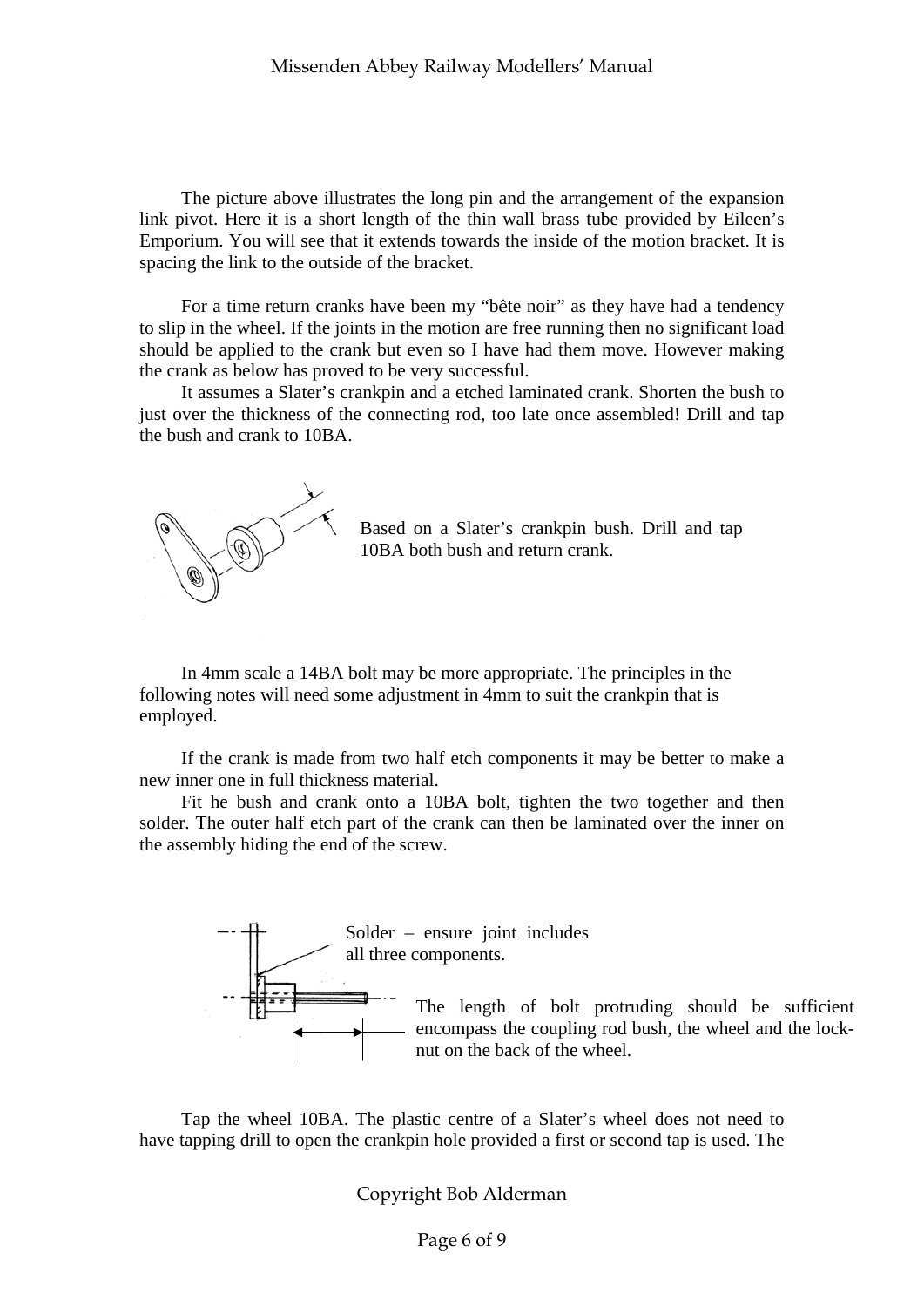joint between the return crank and the eccentric rod can either be a soldered pin or a bolted joint.

The return crank is fitted to the wheel as shown below. The geometry reflects outside admission. Sometimes I have reduced the off-set as there seems to be too much swing in the expansion link – possibly a kit error? It is simply screwed into the wheel and tightened to give the required alignment. This may mean a degree of over tightening but the plastic will be compliant enough to accept it. Complete the installation with a nut tightened down on the back of the wheel and trim any excess thread flush.



Detail from a real works drawing.

A crankpin bush tapped 10BA can also be used in the usual coupling rod positions, a screw passed through from the back of the wheel and tightened into the bush. It is essential there is a washer between the inside of the bush and the wheel otherwise the rod can catch on the edge of the wheel fixing screw. This style of fixing is particularly beneficial where there is limited clearance behind the cross head. A particular feature of LMS locomotives! Additional clearance can be generated by counter-boring the coupling rod to accept the head of the bush. This is easier with milled rods than laminated etched ones. The frictional heat can unsolder laminated ones.

In conclusion I will touch on a riveted joint. To successfully rivet a ball pain hammer is essential. I illustrate one below. The ball end is used to set the rivet.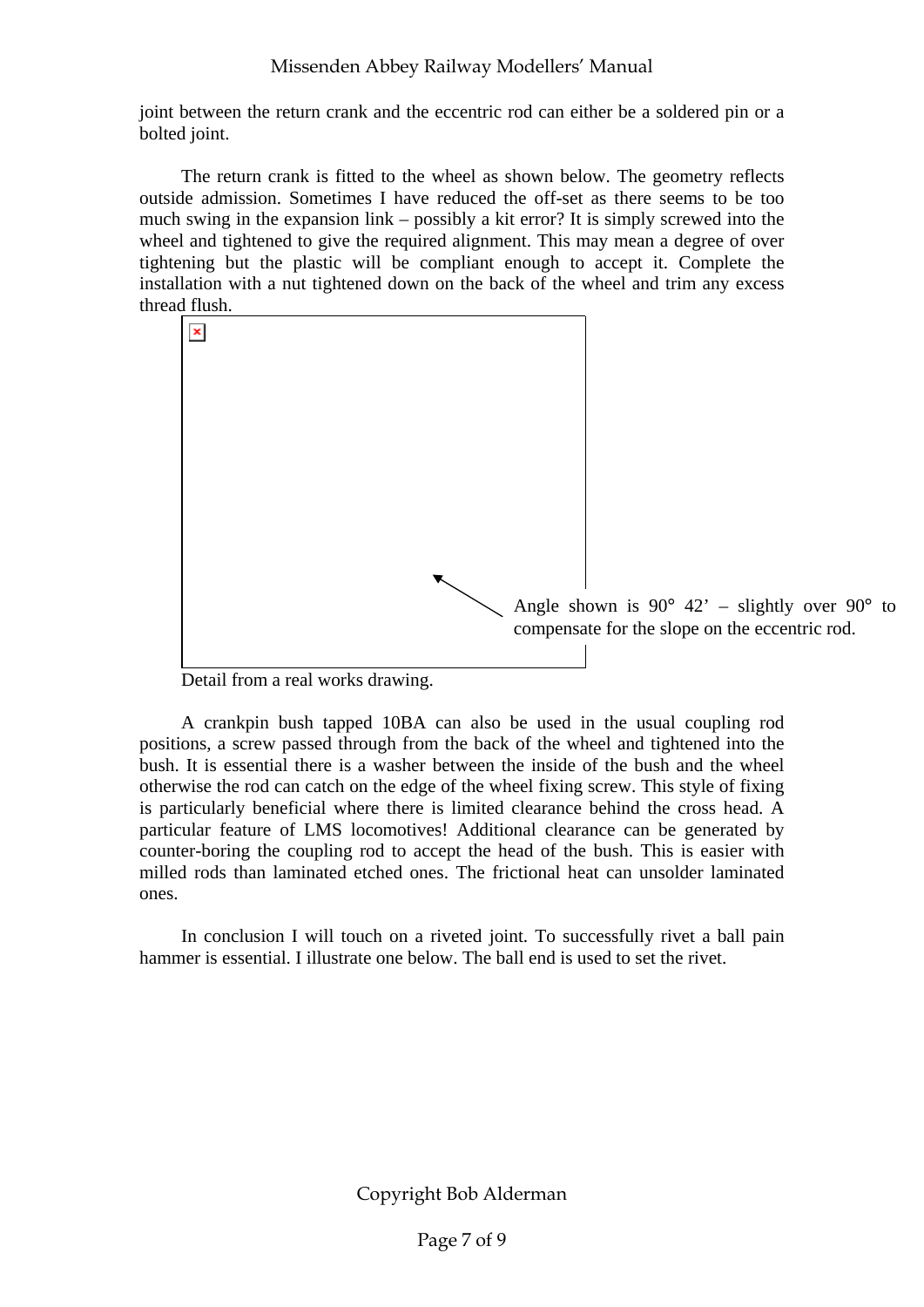

With a joint is assembled with the rivet it is probably a moot point whether the rivet head is on the inside or outside of the joint.

In addition you will need to make a "dolly" or receptacle for the rivet head. A block of steel drilled to accept just the head is suitable. Rounding the hole can be done with a dental burr if needed.

The rivet is trimmed so that about one and a half diameters protrude beyond the components. Sit the head in the dolly and support the components. Strike the rivet with the ball end of the hammer. The edges of the rivet end will deform and start to form a dome. It is easy to steer the head around the rivet to form the head.

Once there is sufficient deformation to prevent the components separating stop. The parts should move freely afterwards. Of course you can rivet the joint tightly if required to suit the application.